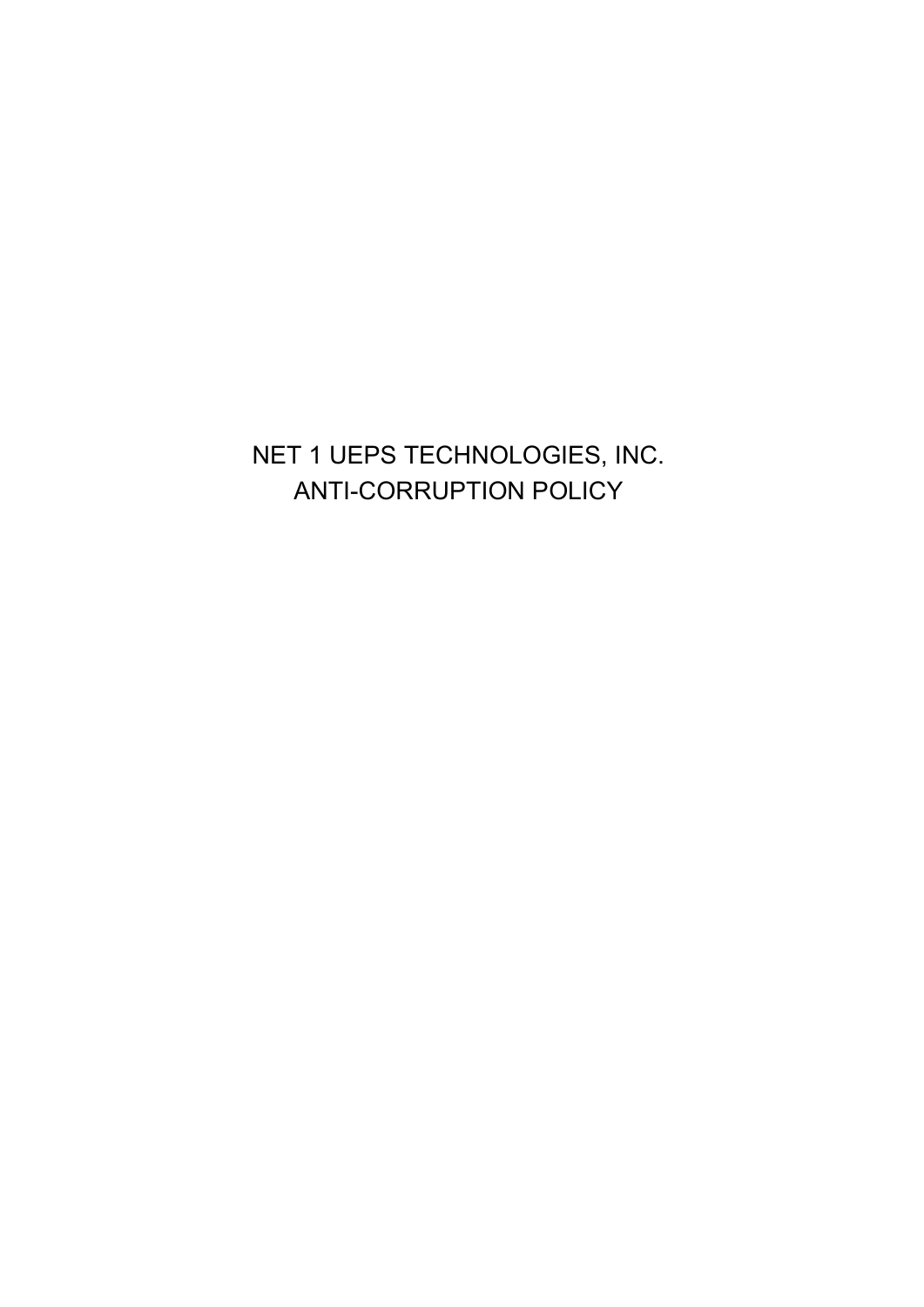Net1

## **CONTENTS**

| $1_{\ldots}$    |                  |                                                                     |  |
|-----------------|------------------|---------------------------------------------------------------------|--|
|                 | 1.1.             |                                                                     |  |
|                 |                  |                                                                     |  |
|                 | 21               |                                                                     |  |
|                 | 2.2.             | SPECIAL RESPONSIBILITIES OF THE COMPANY'S EMPLOYEES WHO ARE         |  |
|                 |                  |                                                                     |  |
|                 | 3.1              |                                                                     |  |
|                 | 3.2 <sub>1</sub> | DUE DILIGENCE AND LEGAL REVIEW GUIDELINES WITH RESPECT TO ALL THIRD |  |
|                 |                  |                                                                     |  |
|                 | 3.3.             |                                                                     |  |
| $4_{-}$         |                  |                                                                     |  |
| 5.              |                  |                                                                     |  |
|                 | 5.1              |                                                                     |  |
|                 |                  |                                                                     |  |
|                 | 6.1.             |                                                                     |  |
|                 | 6.2.             |                                                                     |  |
|                 | 6.3.             |                                                                     |  |
|                 |                  |                                                                     |  |
|                 | 7.1              |                                                                     |  |
|                 | 7.2.             | ALL EMPLOYEES MUST ACKNOWLEDGE THEIR AGREEMENT TO COMPLY WITH THE   |  |
|                 | 7.3.             |                                                                     |  |
| 8.              |                  |                                                                     |  |
| 9.              |                  |                                                                     |  |
| 10 <sub>1</sub> |                  | APPENDIX II - RECOMMENDED THIRD PARTY CONTRACT CLAUSES 16           |  |
| 11.             |                  |                                                                     |  |

| Approved by: | Last revision date: July 2021 | Date of next review: | Page 2 of 17 |
|--------------|-------------------------------|----------------------|--------------|
| Net1 Board   | Version: 3                    | <b>July 2022</b>     |              |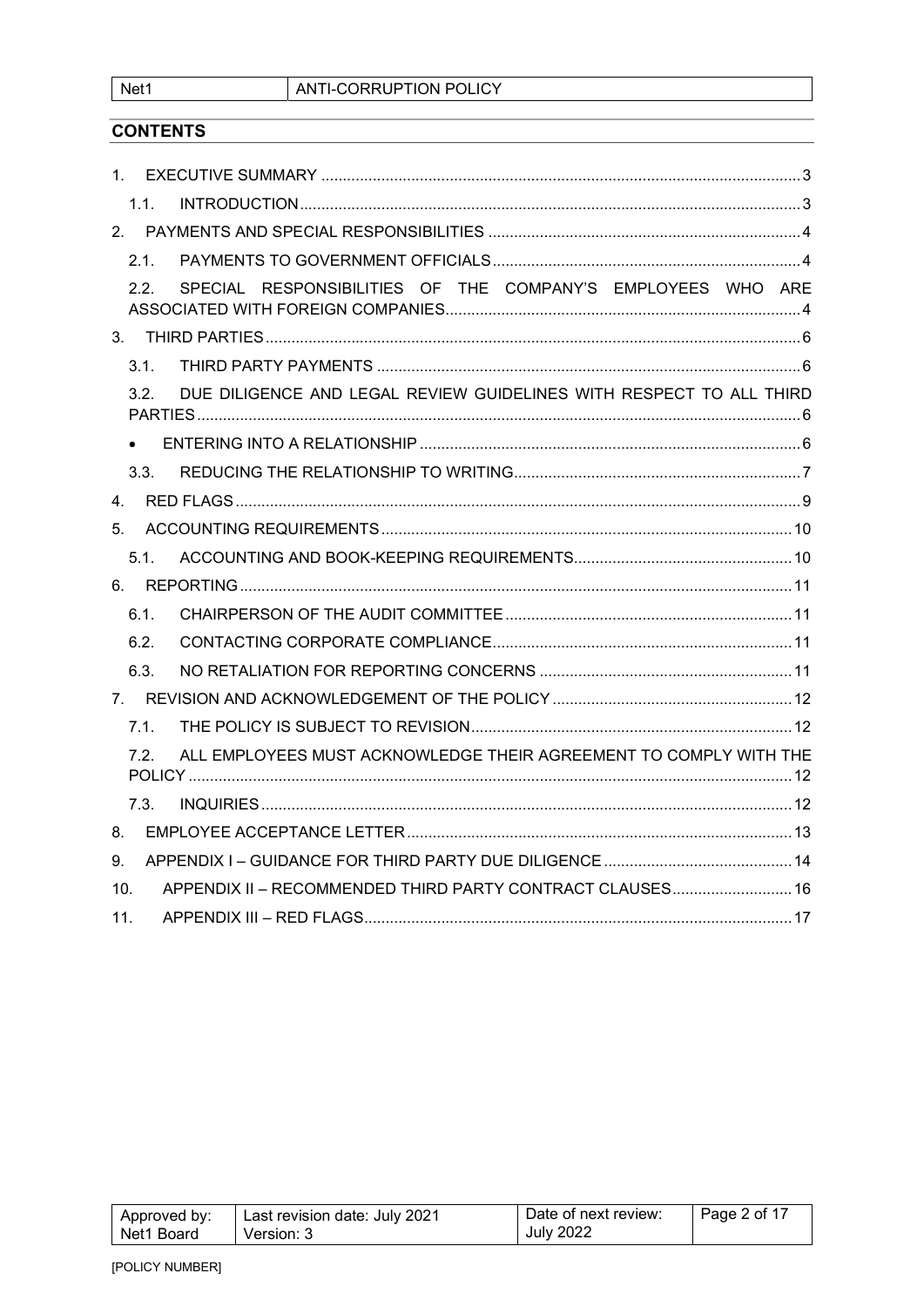#### 1. EXECUTIVE SUMMARY

#### 1.1. INTRODUCTION

The Anti-Corruption Policy (hereinafter referred to as the "Policy") applies to all employees, officers and directors of Net 1 UEPS Technologies, Inc. and its subsidiaries (hereinafter referred to as the "Company"), including agents, consultants, joint venture partners and any other representatives of these entities (together "Covered Parties").

The Company will maintain the highest level of professional and ethical standards in the conduct of our business affairs. The Company places the highest importance on our relationships with each other and with our customers, suppliers, stockholders and others.

Additionally, it is the policy of the Company, as a business operating in numerous countries, to comply with all laws and regulations that relate to any of its activities and not to take or authorize any action that could infer the appearance of impropriety, particularly with respect to anti-bribery obligations.

| Approved by: | Last revision date: July 2021 | Date of next review: | $\vert$ Page 3 of 17 |
|--------------|-------------------------------|----------------------|----------------------|
| l Net1 Board | Version: 3                    | <b>July 2022</b>     |                      |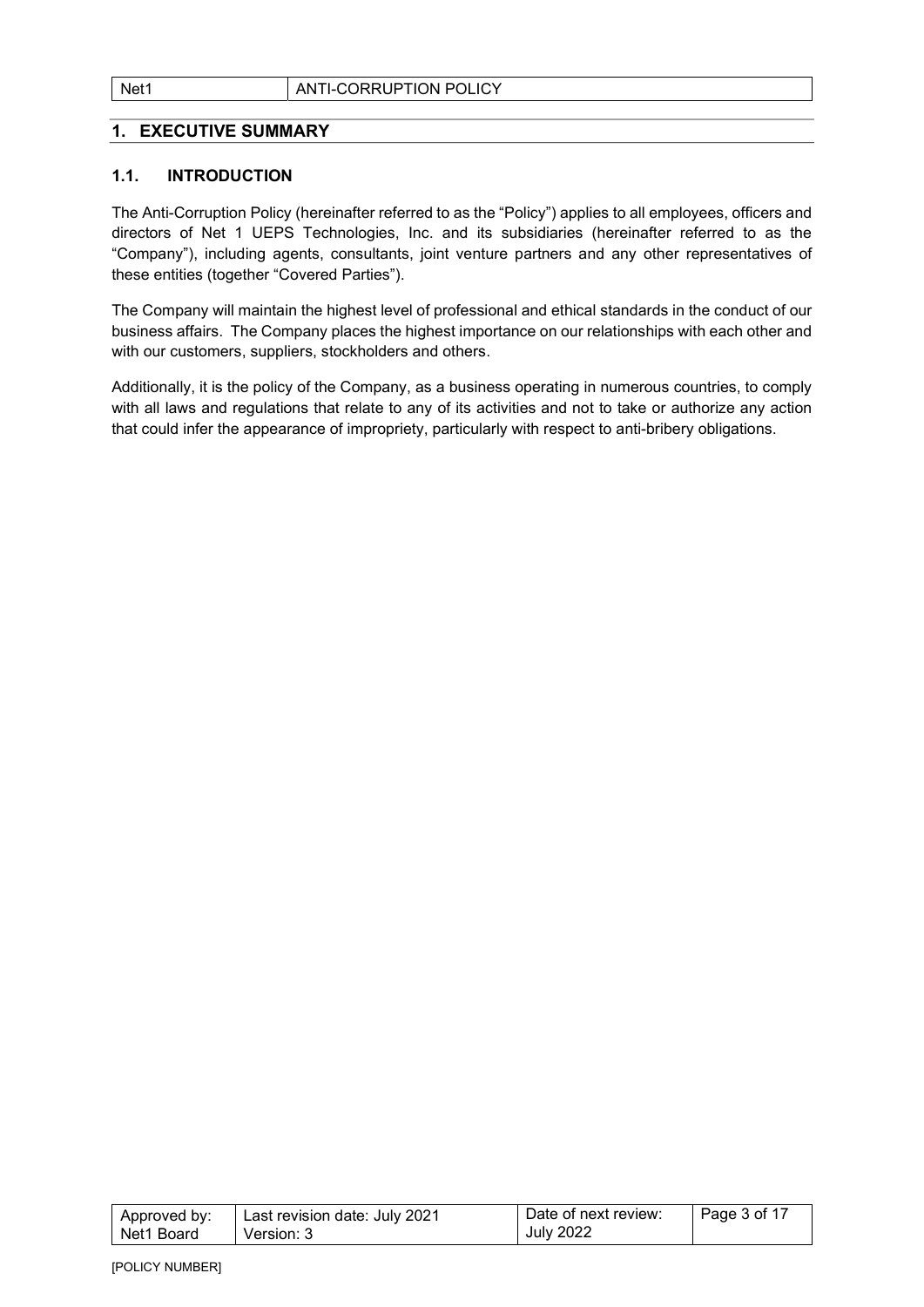## 2. PAYMENTS AND SPECIAL RESPONSIBILITIES

#### 2.1. PAYMENTS TO GOVERNMENT OFFICIALS

Several countries in which the Company operates have adopted domestic legislation banning bribery by companies and their employees, in conformity with internationally agreed upon anti-corruption standards such as those referenced in the OECD Convention on Combating Bribery. Failure to comply with such laws could expose you and the Company to significant fines and/or criminal charges.

As a general rule, most anti-bribery laws prohibit companies and their employees from directly or indirectly giving, offering or promising anything of value to employees or officials of foreign government agencies, government-owned businesses, or foreign political parties, or candidates for foreign political office, for the purpose of inducing them to use their influence to assist the Company in obtaining, keeping or directing business or to gain any improper advantage for the Company.

Such prohibitions generally include payments to third-parties where the Company employee or agent knows, or has reason to know, that the third-party will use any part of the payment for bribes. The term "improper advantage" typically refers to something to which an individual employee or the Company is not properly entitled, such as preferential treatment in matters related to taxation, customs, and judicial or legislative proceedings.

The term "improper payments" is very broad and can include, for example:

- Gifts;
- Loans or non-arm's length transactions;
- Business, employment or investment opportunities;
- Payment of meals, travel, lodging or entertainment expenses;
- Sporting or theatre tickets; or
- Charitable donations to an agency run by a foreign government official or political donations.

Accordingly, before making any payment to a government official or entity, you must consult the Company's Compliance Officer. This requirement trumps the Gifts, Hospitality and Favours provision of the Company's Code of Ethics when foreign government officials are or may be the recipients of the gifts.

## 2.2. SPECIAL RESPONSIBILITIES OF THE COMPANY'S EMPLOYEES WHO ARE ASSOCIATED WITH FOREIGN COMPANIES

U.S. nationals remain subject to the U.S. Foreign Corrupt Practices Act of 1977 (hereinafter referred to as the "FCPA") and U.S. international trade laws regardless of where they are employed or with whom they are working.

U.S. individuals associated with foreign companies other than divisions or subsidiaries of the Company – either through temporary assignment, secondment, by serving on the Board of Directors of such foreign companies, or otherwise – remain individually subject to the FCPA even if the foreign company is not and may be individually subject to international trade laws.

In such circumstances, there is a risk that the individual employee, or the Company, may be held accountable for actions taken by the foreign company. Accordingly, U.S. employees associated with foreign companies must take care to avoid any inference that they have participated, engaged, or acquiesced in actions by the foreign company that would be contrary to the FCPA or U.S. international trade laws.

| Approved by: | Last revision date: July 2021 | Date of next review: | Page 4 of 17 |
|--------------|-------------------------------|----------------------|--------------|
| Net1 Board   | Version: 3                    | <b>July 2022</b>     |              |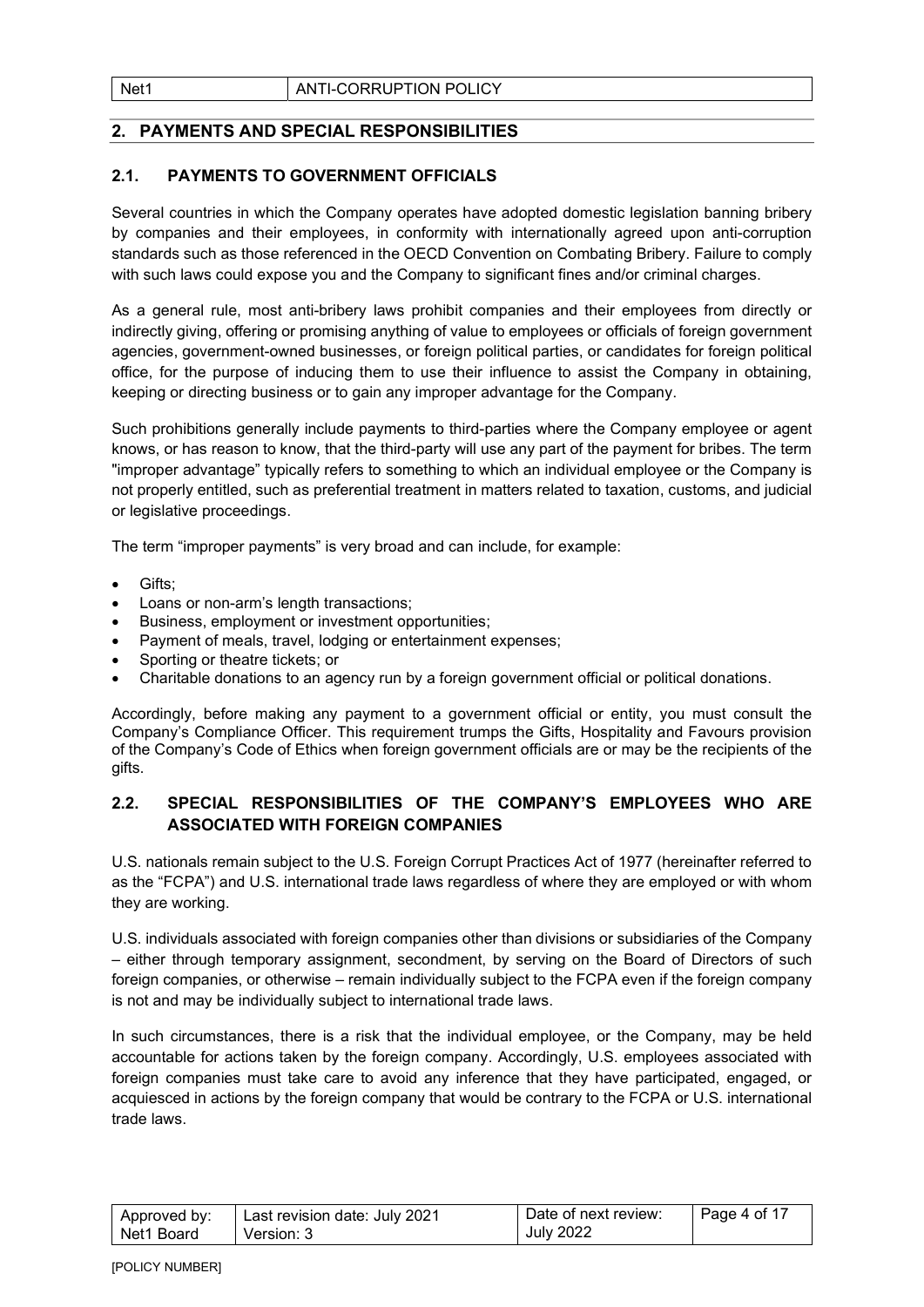| Net1 | ANTI-CORRUPTION POLICY |
|------|------------------------|
|      |                        |

If you are such an employee, follow these guidelines:

- Always object, in writing, to improper payments, even if your objection will not affect the outcome and promptly report your objection to Company senior management;
- Abstaining from a decision could signal to the U.S. government that you (and therefore, possibly the Company) acquiesced in the payment;
- Coordinate with the Compliance Officer to take appropriate action when an improper payment is made over your objection; and
- Do not ignore rumours or concerns about "red flags" suggesting potential wrong-doing; immediately report your concerns to the Compliance Officer.

| Approved by: | l  Last revision date: Julv 2021 | Date of next review: | $\vert$ Page 5 of 17 |
|--------------|----------------------------------|----------------------|----------------------|
| Net1 Board   | Version: 3                       | <b>July 2022</b>     |                      |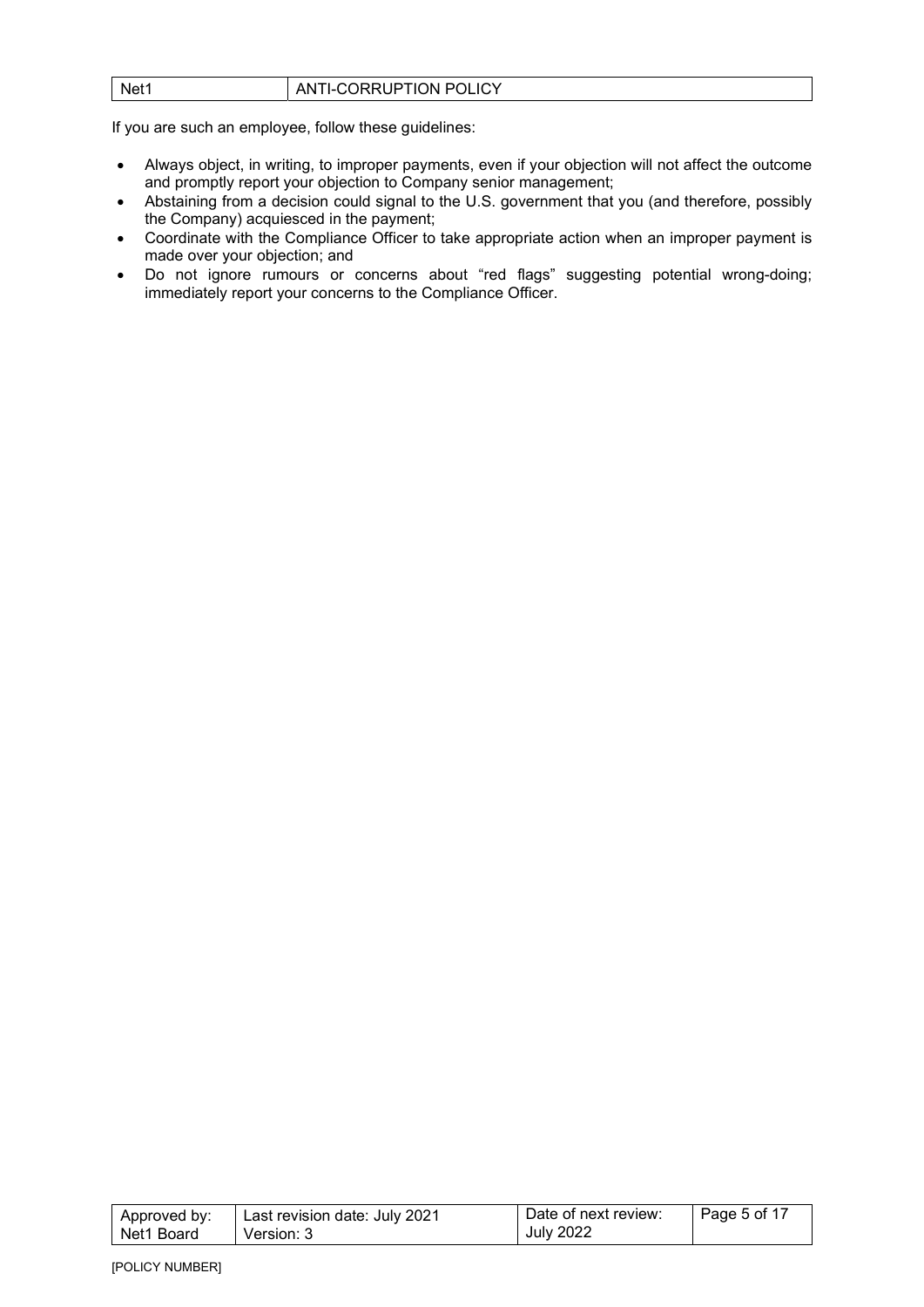## 3. THIRD PARTIES

#### 3.1. THIRD PARTY PAYMENTS

In addition to prohibiting improper payments made directly by companies and their employees, antibribery laws also apply to improper payments made indirectly through persons (i.e., agents, international representatives, consultants and business partners) who may act on behalf of the company where the company knows, or has reason to know, such payments will be made.

Employees of the Company are indemnified from any liability that may arise by such third party action. Business unit owners are responsible for notifying the Group Compliance function of such third parties.

The Group Compliance function is responsible and accountable for performing due diligence procedures on third parties. Ongoing due diligence procedures on third parties will be performed by the Group Compliance function and reported to the Audit Committee.

Upon performance of such procedures, any subsequent contraventions of the policy will be communicated to the Company's Executive and could potentially result in the cancellation of any written agreement.

#### 3.2. DUE DILIGENCE AND LEGAL REVIEW GUIDELINES WITH RESPECT TO ALL THIRD PARTIES

The Company can be held liable for the actions of all business associates, subcontractors and partners (hereinafter referred to as "third parties"). Accordingly, you are required to follow the due diligence procedures set forth herein.

#### ENTERING INTO A RELATIONSHIP

The Company is required to provide written documentation when seeking approval to enter into a third-party relationship related to a foreign opportunity. To ensure that the Company is forming a business relationship with a reputable and qualified candidate, the Company must consider obtaining the following information:

- the identification of the candidate's owners and other business affiliations (i.e., to ensure that no foreign official will gain as a result of the potential relationship);
- the candidate's legal qualification to conduct business in the country in which the work is to be performed (or in the candidate's home country, if different);
- the candidate's audited financial statements (if available) or other complete financial information; and
- references from other reputable companies for whom the candidate has already provided services.

Attached to this policy document is Appendix I, "Guidance for Third Party Due Diligence".

If there is any question as to whether a foreign official will be directly involved in the third-party relationship, immediately consult with the Compliance Officer. Where possible, the Company should seek to confirm each candidate's credentials and general reputation with independent sources and should document any such findings in writing. Such writings should then be submitted to the Compliance Officer, who will make all final decisions regarding the Company's engagement of the candidate.

| Approved by: | Last revision date: July 2021 | Date of next review: | $\overline{1}$ Page 6 of 17 |
|--------------|-------------------------------|----------------------|-----------------------------|
| Net1 Board   | Version: 3                    | <b>July 2022</b>     |                             |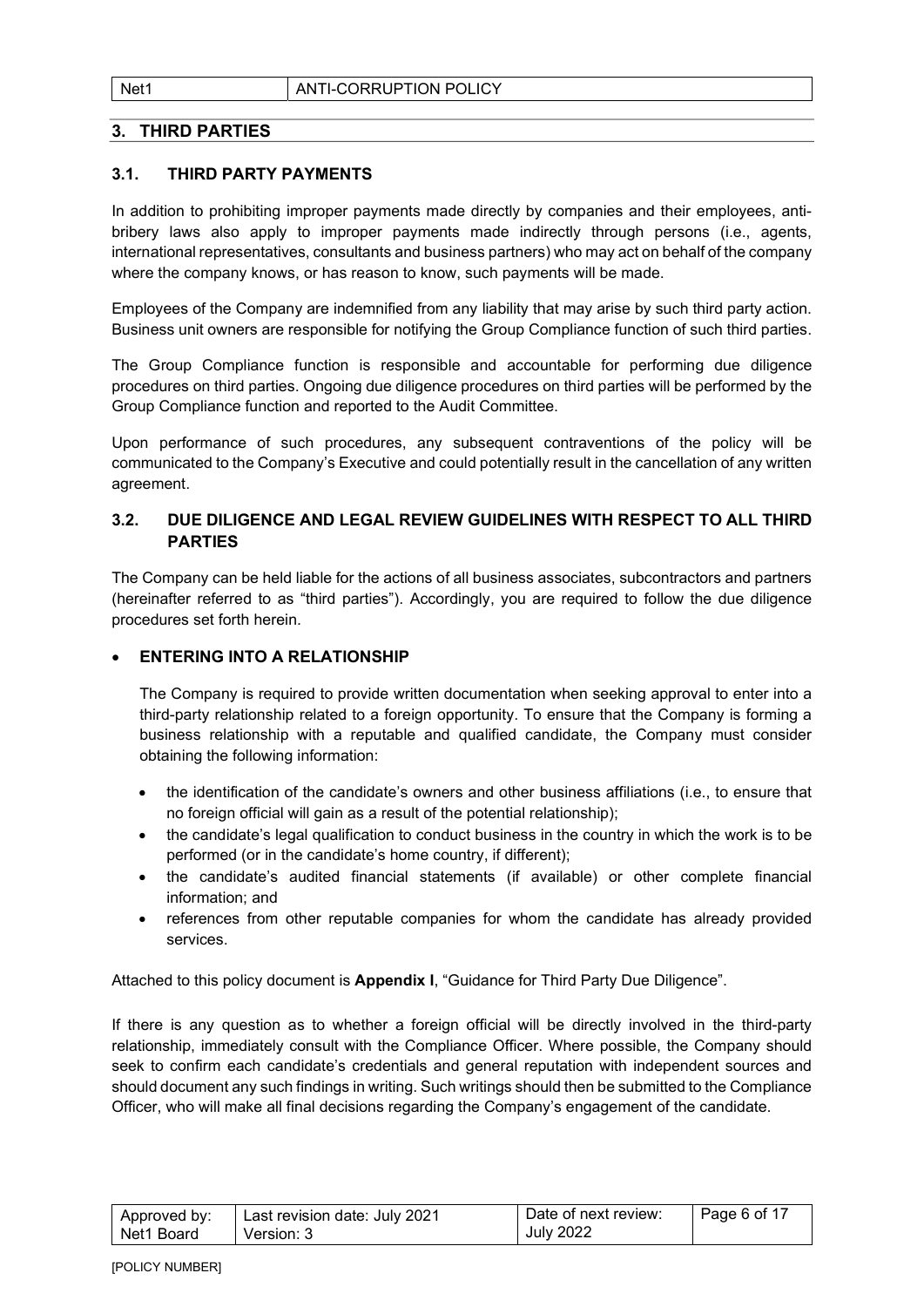## Net1 **ANTI-CORRUPTION POLICY**

## 3.3. REDUCING THE RELATIONSHIP TO WRITING

Once the due diligence has been completed and the business unit decides to enter into the third-party relationship, the terms of the relationship must be reduced to writing and approved by the Compliance Officer or his/ her designee before it is executed by the relevant business manager.

## Oral contracts pose unacceptable business and legal risks to the Company and are not permitted.

The contract must be executed before the third party begins work. The Company recognizes that business pressures may in some instances require quick action. The Company has designed this process to be flexible and to work as quickly as possible while maintaining the Company's standards for ethical and legal conduct of its business. Covered Parties must not ask the third party to start working or take any other action that could expose the Company, or the Covered Party, to heightened legal or business risks.

The following provisions to further discourage any potential violations of anti-bribery laws must be considered for inclusion in the agreement with the third party:

- The third party will certify that no payments of money or anything of value will be offered, promised or paid, directly or indirectly, to any foreign official, or public or political officer, to induce such officials to use their influence with a foreign government or instrumentality to obtain an improper business advantage for the company;
- The third party will comply with applicable local laws and the Company's written compliance policies;
- The third party will report immediately to the Company any information that may indicate there has been a violation of anti-bribery laws and will certify annually that it has no knowledge of any such violation;
- The Company will make payments directly to the third party by cheque or wire transfer; no cash payments will be made and no bearer instruments will be used for payments. All payments will be made in the country where the work is to be performed (or in the third party's home country, if different);
- The third party will allow the Company reasonable access to its books and records;
- The Company will retain the right to audit the third party on a periodic basis;
- Either party may terminate the agreement immediately if it has a good faith belief that the other party has violated or intends to violate anti-bribery laws; and
- If appropriate, the agreement should indicate that the third-party is an independent contractor.

Recommended clauses for third-party contracts are attached at the end of the Policy as Appendix II.

#### 3.1. MONITORING THIRD PARTIES

Once the Company has retained a sales representative, agent or consultant, it must monitor the third party's activities and expenses to ensure continued compliance with all applicable laws and the Company's policies.

Under the FCPA, if a third party makes an improper payment or gift, the Company may be held liable even if it did not authorize the payment. To guard against such liability, the Company should insist on documentation or justification before paying expenses, question unusual or excessive expenses, and refuse to pay a third party (and notify the Compliance Officer) when the employee suspects that the third party has or will make illicit or questionable payments or gifts.

| Approved by: | Last revision date: July 2021 | Date of next review: | Page 7 of 17 |
|--------------|-------------------------------|----------------------|--------------|
| Net1 Board   | Version: 3                    | <b>July 2022</b>     |              |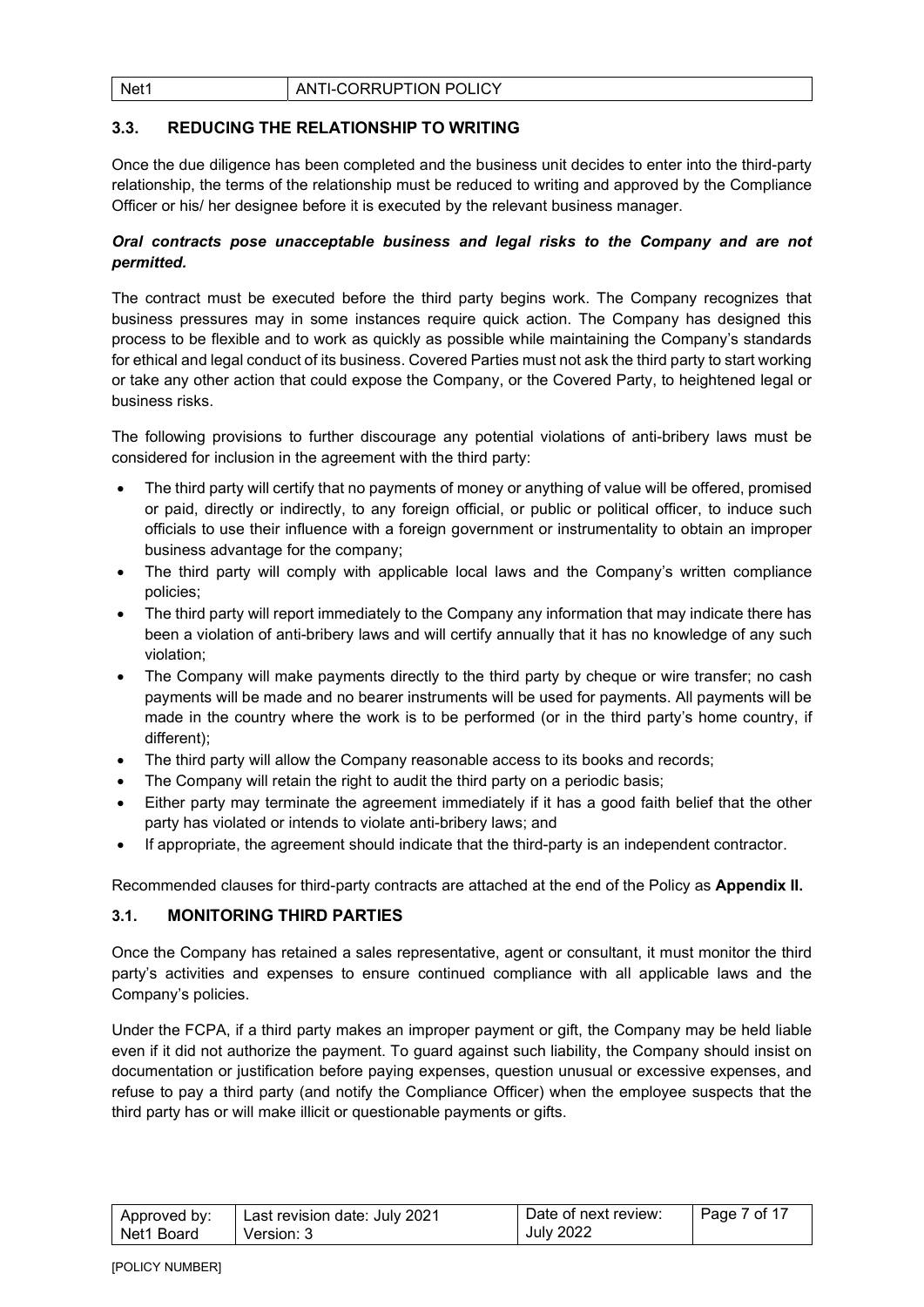#### Net1 **ANTI-CORRUPTION POLICY**

#### 3.2. MONITORING JOINT VENTURES

Similarly, once a joint venture is established, the Company must monitor the activities of its partners in connection with the venture to ensure continuing compliance with all applicable laws and the contractual obligations secured in the joint venture agreement.

Where the Company has a majority interest, the Company is required by law to ensure that the venture complies with the FCPA accounting and recordkeeping requirements. The Company should have reasonable access to, and the right to audit, the venture's relevant books, documents and records.

Where the Company has a minority interest, the Company is required by law to make a good faith effort to ensure that the venture complies with the FCPA accounting and recordkeeping requirements.

In all ventures, the Company must, as a matter of policy, be vigilant in its compliance efforts and monitor the venture's operation on an ongoing basis. Contractual safeguards may only be as good as the Company's efforts to enforce them. In particular, excessive, false, or inadequately described payment requests, unusual or overly generous subcontracts, unusual or incomplete documentation and refusals or failures to provide requested documentation may be clues to improper transactions.

| Approved by: | Last revision date: July 2021 | Date of next review: | $\vert$ Page 8 of 17 |
|--------------|-------------------------------|----------------------|----------------------|
| l Net1 Board | Version: 3                    | <b>July 2022</b>     |                      |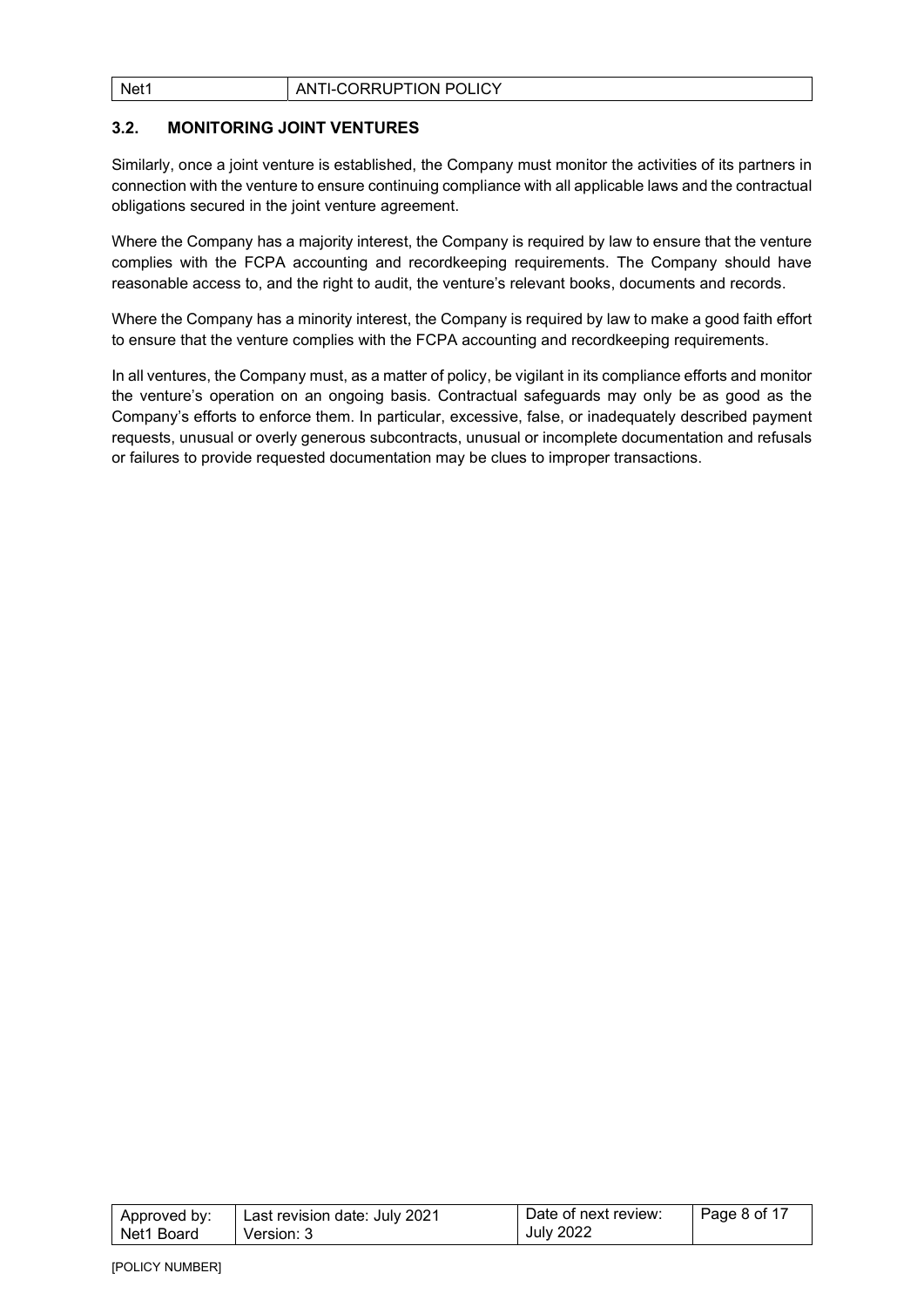## 4. RED FLAGS

One of the key aspects of anti-corruption due diligence investigations is the identification of "red flags" which may indicate the potential existence of an FCPA problem.

Several FCPA "red flags," as identified by the U.S. Department of Justice, are available in Appendix III. All due diligence investigations conducted by the Company will include an analysis of potential "red flag" issues.

| Approved by: | Last revision date: July 2021 | Date of next review: | $\vert$ Page 9 of 17 |
|--------------|-------------------------------|----------------------|----------------------|
| Net1 Board   | Version: 3                    | <b>July 2022</b>     |                      |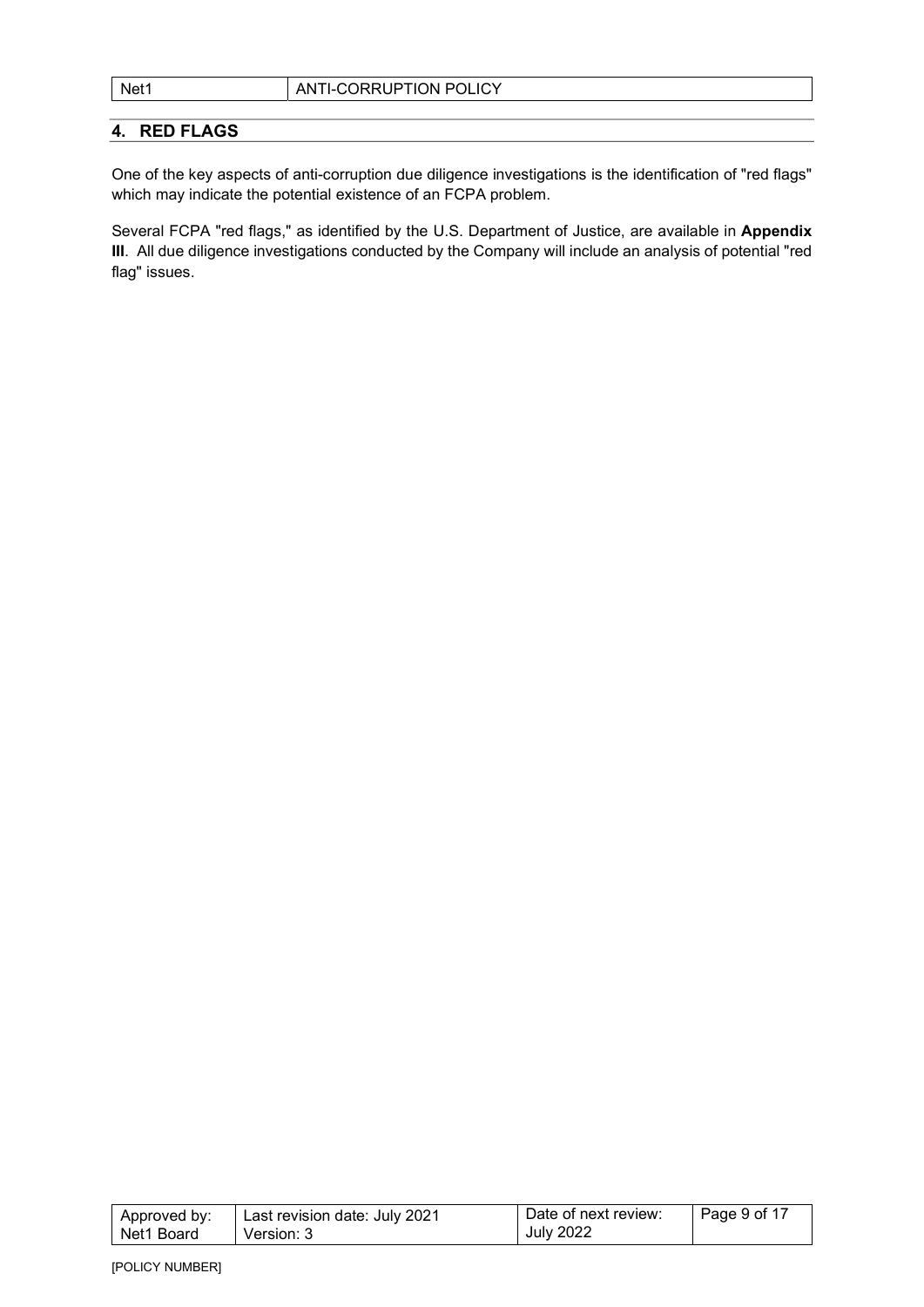## 5. ACCOUNTING REQUIREMENTS

#### 5.1. ACCOUNTING AND BOOK-KEEPING REQUIREMENTS

All business transactions, including those involving the provision of anything of value to a government official, must be properly authorized, as well as completely, timely and accurately recorded on the Company's books, records and accounts.

You are expressly forbidden—for any purpose whatsoever—to make false or misleading entries in the Company's books (i.e., entries that are falsified to disguise improper transactions and/ or entries that fail to reflect improper transactions, including kickbacks and bribes).

The Company's books and records must be maintained with sufficient detail to reflect transactions and the dispositions of assets accurately and fairly, including recording a proper measure of value and the time period when the transaction occurred.

As part of this process the Company shall make periodic comparisons between the recorded accountability for assets and the existing assets. Any discrepancy shall then be reported to the Company's Compliance Officer who will take necessary corrective procedures, including mandating the adjustment of accounting records and or altering compliance procedures.

In addition, the Company must make every effort to ensure that any entity (including a joint venture) in which the Company or one of its subsidiaries holds fifty (50) percent or more of the voting power devises and maintains a system of internal accounting controls.

| Approved by: | Last revision date: July 2021 | Date of next review: | $\vert$ Page 10 of 17 |
|--------------|-------------------------------|----------------------|-----------------------|
| l Net1 Board | Version: 3                    | <b>July 2022</b>     |                       |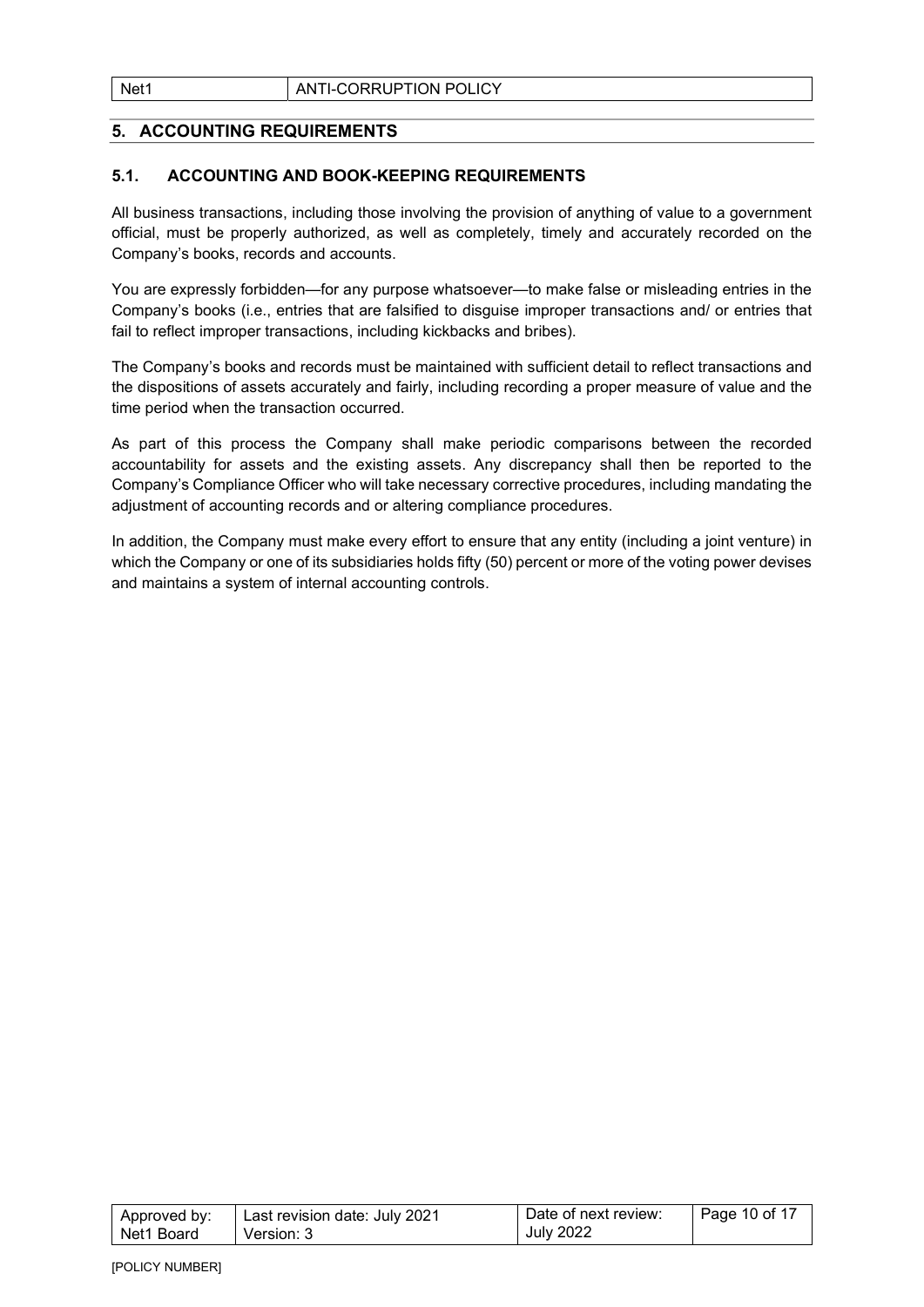## 6. REPORTING

#### 6.1. CHAIRPERSON OF THE AUDIT COMMITTEE

In most instances, the first person to whom you should go with questions and concerns about business integrity and compliance issues is your supervisor. Your supervisor can contact the Company's compliance specialists, human resources representatives, and lawyers to help clarify issues and resolve concerns.

Some circumstances, however, may be too sensitive for you to take to your supervisor. In certain situations, you may want to report an incident anonymously. You can contact the Chairperson of the Audit Committee to ask a question, raise a concern, or report questionable activities or misconduct.

Your issue will be investigated and treated with sensitivity, and confidentiality, except to the extent necessary to investigate and resolve the complaint.

#### 6.2. CONTACTING CORPORATE COMPLIANCE

You also can contact the Company's Compliance Unit by email, telephone, or in person.

#### 6.3. NO RETALIATION FOR REPORTING CONCERNS

You can report concerns without fear of retribution. The Company will not tolerate retaliation against an employee who has asked a question, raised a concern, or reported questionable activities or the misconduct of others.

Employees found to have engaged in retaliation will be subject to discipline, including termination for cause.

| Approved by: | Last revision date: July 2021 | Date of next review: | Page 11 of 17 |
|--------------|-------------------------------|----------------------|---------------|
| Net1 Board   | Version: 3                    | <b>July 2022</b>     |               |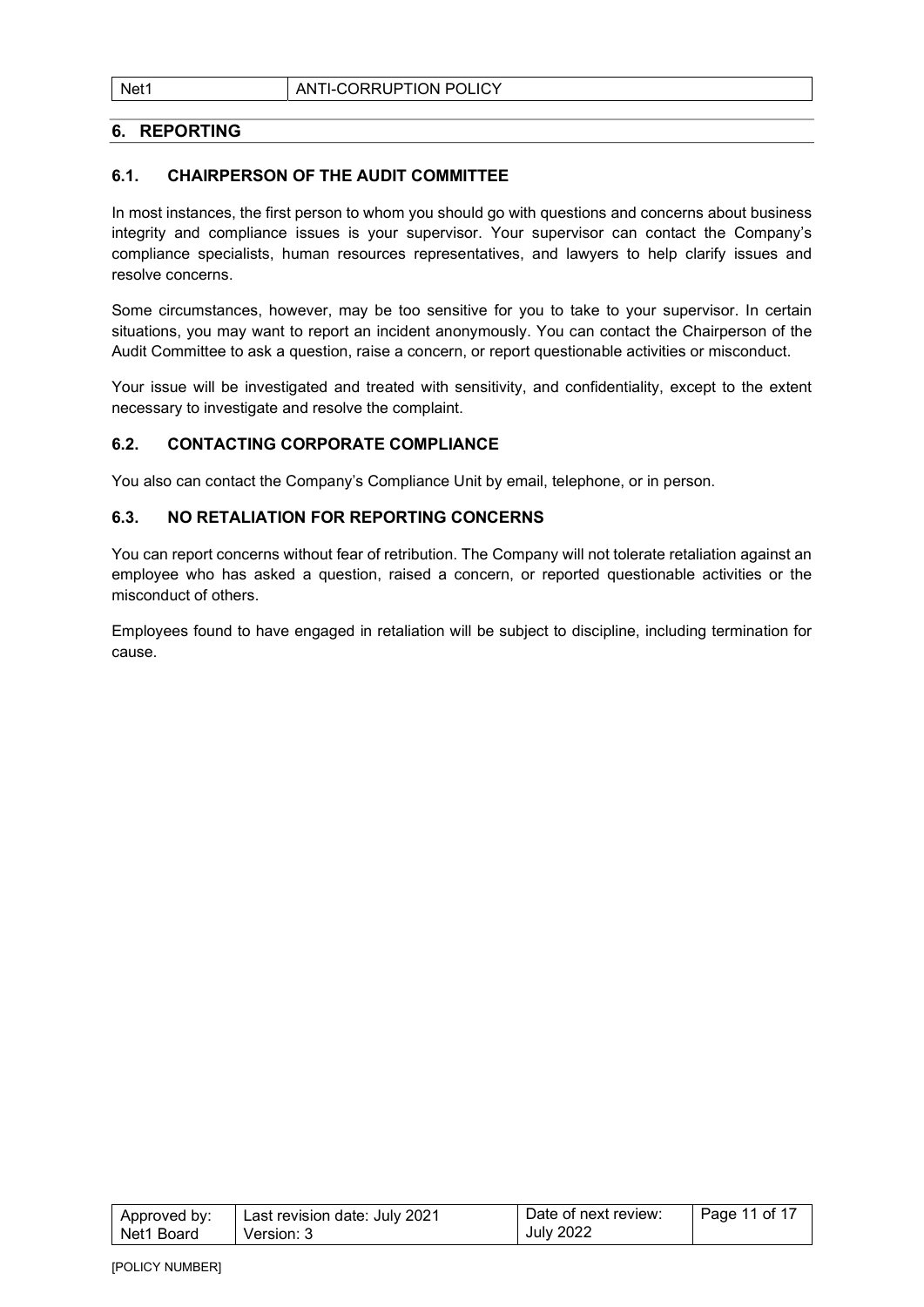## 7. REVISION AND ACKNOWLEDGEMENT OF THE POLICY

#### 7.1. THE POLICY IS SUBJECT TO REVISION

The Company may change the terms of the Policy from time to time to respond to developments in law and practice. The Company will take steps to inform all affected persons of any material change to the Policy.

## 7.2. ALL EMPLOYEES MUST ACKNOWLEDGE THEIR AGREEMENT TO COMPLY WITH THE POLICY

The Policy will be delivered to all employees upon its adoption by the Company, and to all other new employees at the start of their employment or relationship with the Company. Upon first receiving a copy of the Policy or any revised versions, each employee must sign an acknowledgment that he or she has received a copy and agrees to comply with the Policy's terms.

This acknowledgment and agreement will constitute consent for the Company to impose sanctions for violation of this Policy and to issue any necessary stop-transfer orders to the Company's transfer agent to enforce compliance with this Policy.

#### 7.3. INQUIRIES

If you have any questions regarding any of the provisions of this Policy, please contact the Compliance Officer at +27 11 343 2000.

| Approved by: | Last revision date: July 2021 | Date of next review: | Page 12 of 17 |
|--------------|-------------------------------|----------------------|---------------|
| Net1 Board   | Version: 3                    | <b>July 2022</b>     |               |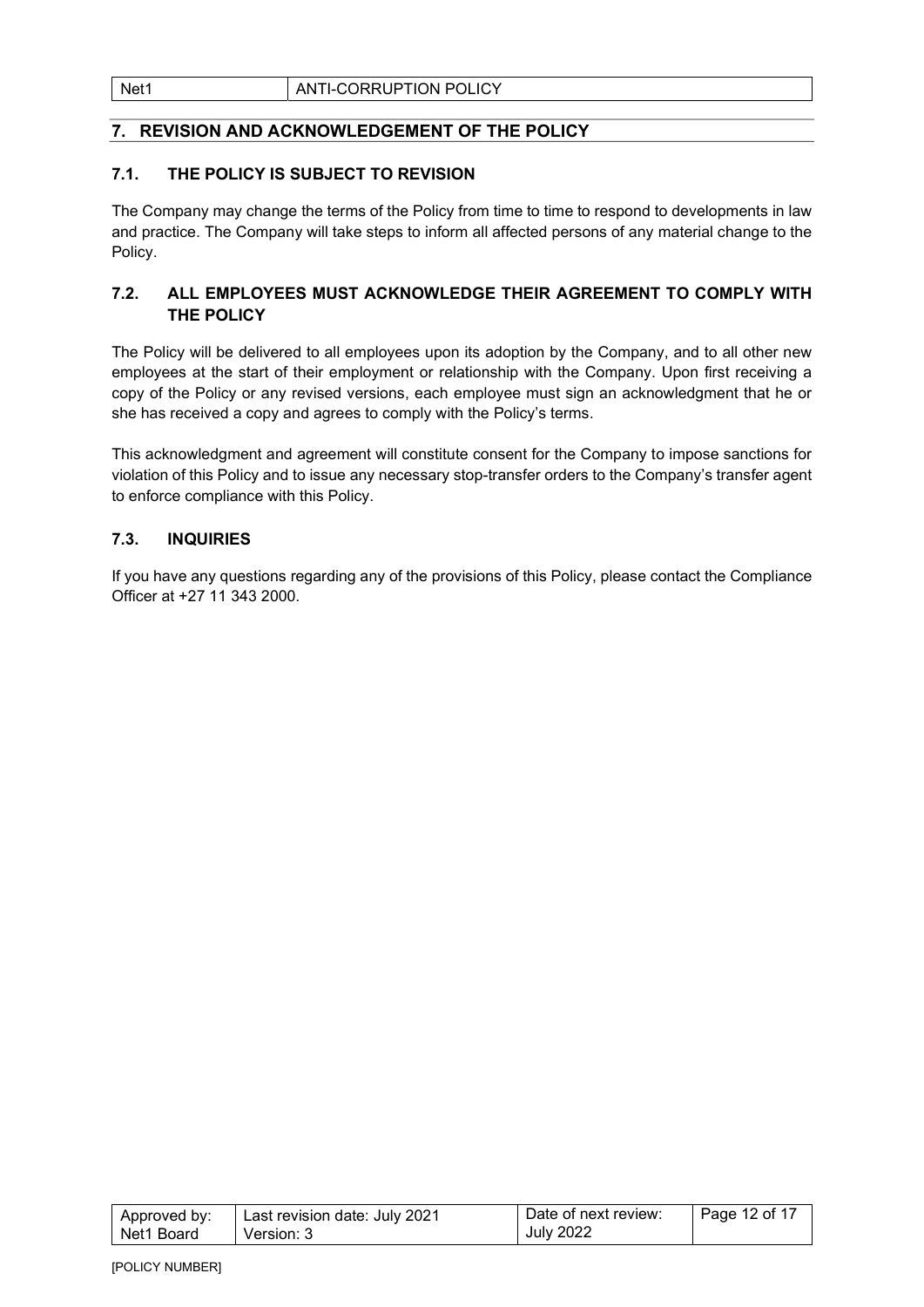## 8. EMPLOYEE ACCEPTANCE LETTER

#### RE: ANTI-CORRUPTION POLICY

Ladies and Gentlemen:

Enclosed is a copy of the Anti-Corruption Policy as adopted by Net 1 UEPS Technologies, Inc. (the "Company").

#### PLEASE READ IT VERY CAREFULLY

To show that you have read the Policy and agree to be bound by it, please sign and return the attached copy of this letter to Compliance, as soon as possible.

Very truly yours,

#### Group Chief Executive Officer

 $\overline{\phantom{a}}$  , and the set of the set of the set of the set of the set of the set of the set of the set of the set of the set of the set of the set of the set of the set of the set of the set of the set of the set of the s

#### **CERTIFICATION**

The undersigned certifies that the undersigned has read, understands and agrees to comply with the Anti-Corruption Policy of Net 1 UEPS Technologies, Inc. (the "Company").

Employee:

**Signature** 

 $\overline{\phantom{a}}$  , where  $\overline{\phantom{a}}$ 

 $\overline{\phantom{a}}$  , where  $\overline{\phantom{a}}$ 

 $\_$ 

Printed Name

**Date** 

#### BOARD APPROVAL RECEIVED: SEPTEMBER 2021

| Approved by: | Last revision date: July 2021 | Date of next review: | Page 13 of 17 |
|--------------|-------------------------------|----------------------|---------------|
| Net1 Board   | Version: 3                    | <b>July 2022</b>     |               |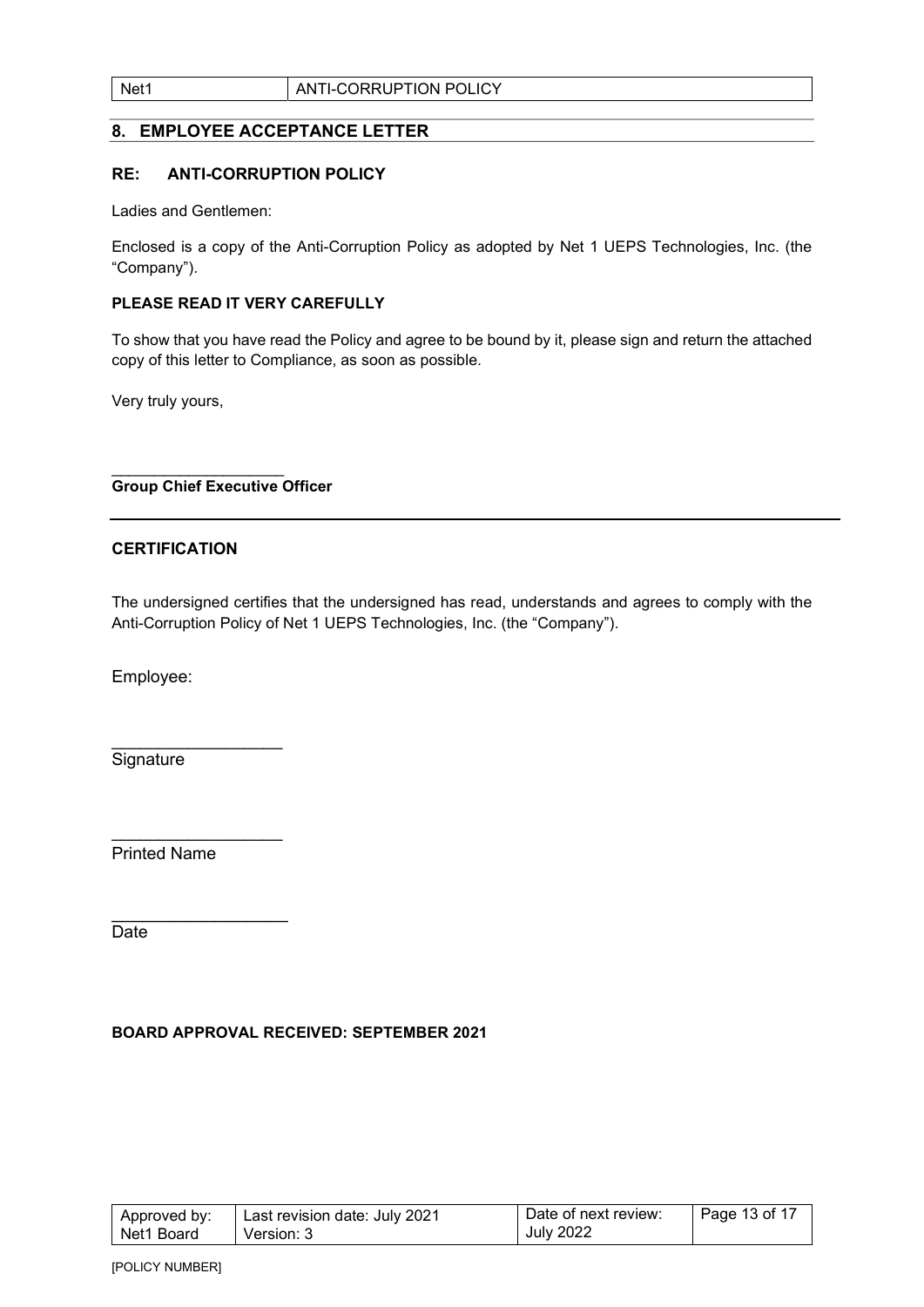## 9. APPENDIX I – GUIDANCE FOR THIRD PARTY DUE DILIGENCE

Both individuals and companies can be held liable for the actions of all business associates, subcontractors, agents and partners, under anti-corruption legislation.

Generally, such legislation, which has been adopted in several countries, prohibits companies and their employees from giving, offering or promising anything of value to employees or officials of foreign government agencies, government-owned businesses, or foreign political parties, or candidates for foreign political office, for the purpose of inducing them to use their influence to assist a company in obtaining, keeping or directing business or to gain any improper advantage for the company.

In addition to prohibiting improper payments made directly by companies and their employees, antibribery laws also apply to improper payments made indirectly through agents, international representatives, consultants, and business partners who act on behalf of the company, provided the company knows, or has reason to know, that an improper payment to a foreign government official will be made.

To determine if payments to a third party constitute violations of anti-corruption laws, you must perform certain due diligence to assemble information about the third parties with whom the Company contract.

In your due diligence inquiry, the following can be considered:

- the third party's official name, trade name, and business addresses;
- the third party's experience in the industry, number of employees, and physical facilities to assess its capabilities in performing services for the Company;
- the identity of the third party's owners, shareholders, principal officers, directors, employees and other business affiliations;
- whether any owners, shareholders or other key personnel of the third party or any of its representatives or affiliated entities is a foreign government official or has any family or business connections with foreign government officials;
- the third party's legal qualification to conduct business in the country where the work is to be performed (or in the third party's home country);
- the third party's audited financial statements (if available) or other complete financial information;
- references from other reputable companies for whom the third party has already provided services;
- published press reports concerning the third party's past activities; and
- statements by country desk officers at the U.S. Department of State and Department of Commerce and commercial attaché officer at the U.S. Embassy i.e. sanction screening lists.

If due diligence suggests that entering into a relationship with the third party will not violate anticorruption legislation, the Company may move forward with the business arrangement and reduce to writing the agreement between the third party and the Company.

The Company maintains an Anti-Bribery Agreement that is preferred for use in third-party relationships. Moreover, the Company prefers that material agreements with a third party contain the following provisions to further discourage any potential violations of anti-bribery laws:

- the third party agrees to certify that no payments of money or anything of value will be offered, promised or paid, directly or indirectly, to any foreign official, or public or political officer, to induce such officials to use their influence with a foreign government or instrumentality to obtain an improper business advantage for the Company or itself in connection with its agreement with the Company;
- the third party agrees to comply with all applicable laws, including the FCPA and with the terms of the Company's written compliance policies;
- the third party agrees to report immediately to the Company any information that may indicate there has been a violation of anti-bribery laws and agrees to certify annually that it has no knowledge of any such violation;

| Approved by: | Last revision date: July 2021 | Date of next review: | Page 14 of 17 |
|--------------|-------------------------------|----------------------|---------------|
| Net1 Board   | Version: 3                    | <b>July 2022</b>     |               |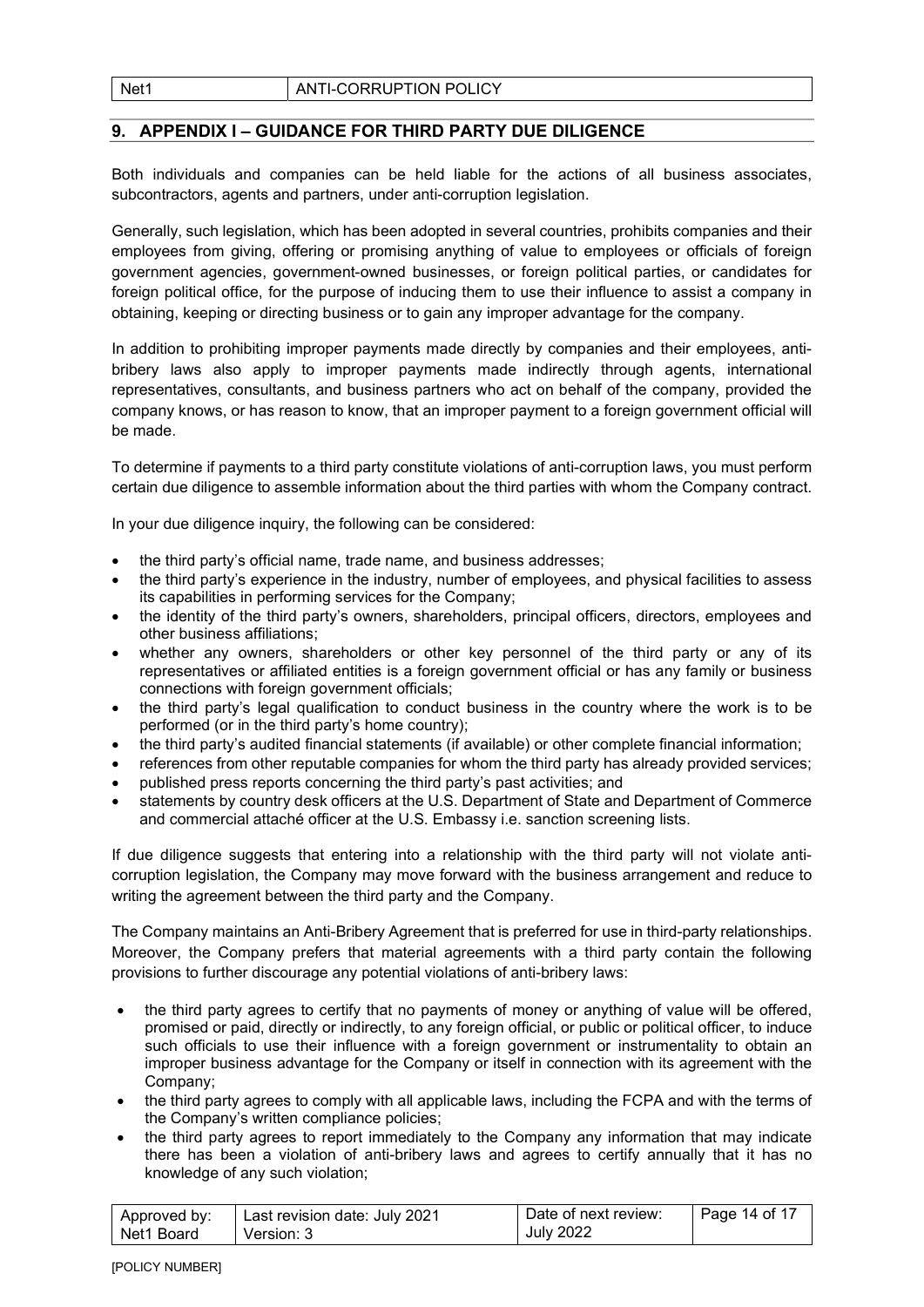| ANTI-CORRUPTION POLICY<br>Net1 |
|--------------------------------|
|--------------------------------|

- the third party agrees to allow the Company reasonable access to its books and records and periodic audits; and
- the third party agrees that either party may terminate the agreement immediately if it has a good faith belief that the other party has violated or intends to violate anti-bribery laws.

| Approved by: | Last revision date: July 2021 | Date of next review: | Page 15 of 17 |
|--------------|-------------------------------|----------------------|---------------|
| l Net1 Board | Version: 3                    | <b>July 2022</b>     |               |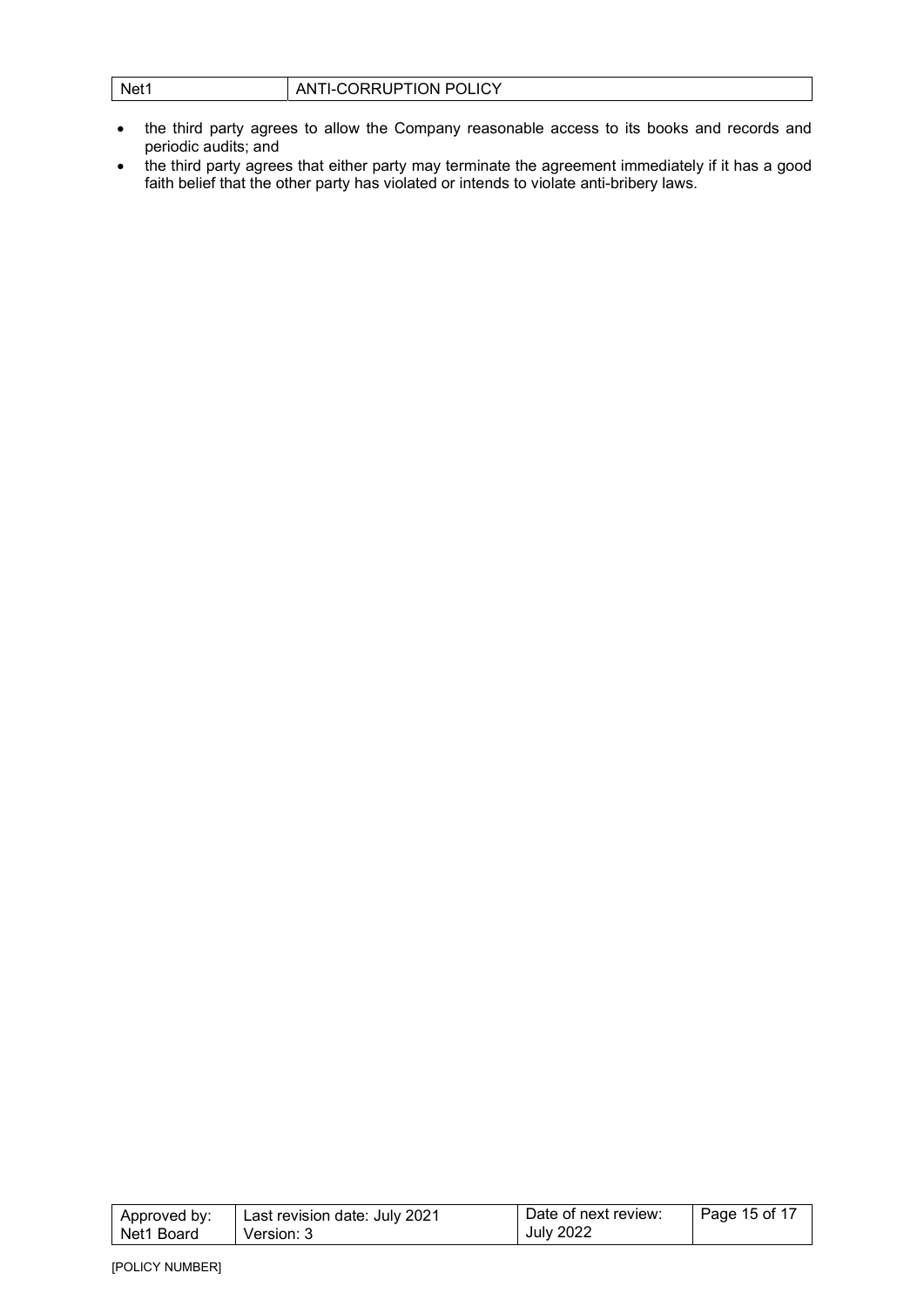## 10. APPENDIX II – RECOMMENDED THIRD PARTY CONTRACT CLAUSES

The following are clauses are recommended to be included in third party contracts:

#### RECORD KEEPING

The Consultant shall at all times maintain accurate and complete accounting and other financial records in accordance with the requirements of the applicable laws of the country in which the work is to be performed with respect to this transaction.

#### REPRESENTATIONS & WARRANTIES

The Consultant warrants and agrees that it is, and will remain, in full compliance with any and all applicable laws, which may be applicable to its performance pursuant to this Agreement.

The Consultant warrants and agrees that in the performance of this Agreement and in connection with its activities in relation thereto, no payments of money or anything of value will be offered, promised or paid, directly or indirectly, to any foreign official, or public or political officer, to induce such official to use their influence with a foreign government or instrumentality to obtain an improper business advantage for the Company.

The Consultant warrants and agrees to report immediately to the Company any information that may indicate there has been a payment of money or anything of value offered, promised or paid, directly or indirectly, to any foreign official, or public or political officer as described above (hereafter "an Improper Payment"). The Consultant will certify annually that it has no knowledge of an Improper Payment.

The Company may withhold payments under this agreement and/ or suspend or terminate this Agreement upon learning information giving it a factual basis to conclude that Consultant has made or offered an Improper Payment to the parties indicated above.

The Consultant warrants and agrees that payments will be made to government officials or political parties only for lawful purposes, which will first be fully disclosed in writing to the Company. The Consultant warrants and agrees to disclose promptly and in writing to the Company any future affiliation between the Consultant and any of its partners, owners, or principals, and a foreign government official, or public or political officer.

| Approved by: | Last revision date: July 2021 | Date of next review: | Page 16 of 17 |
|--------------|-------------------------------|----------------------|---------------|
| Net1 Board   | Version: 3                    | <b>July 2022</b>     |               |